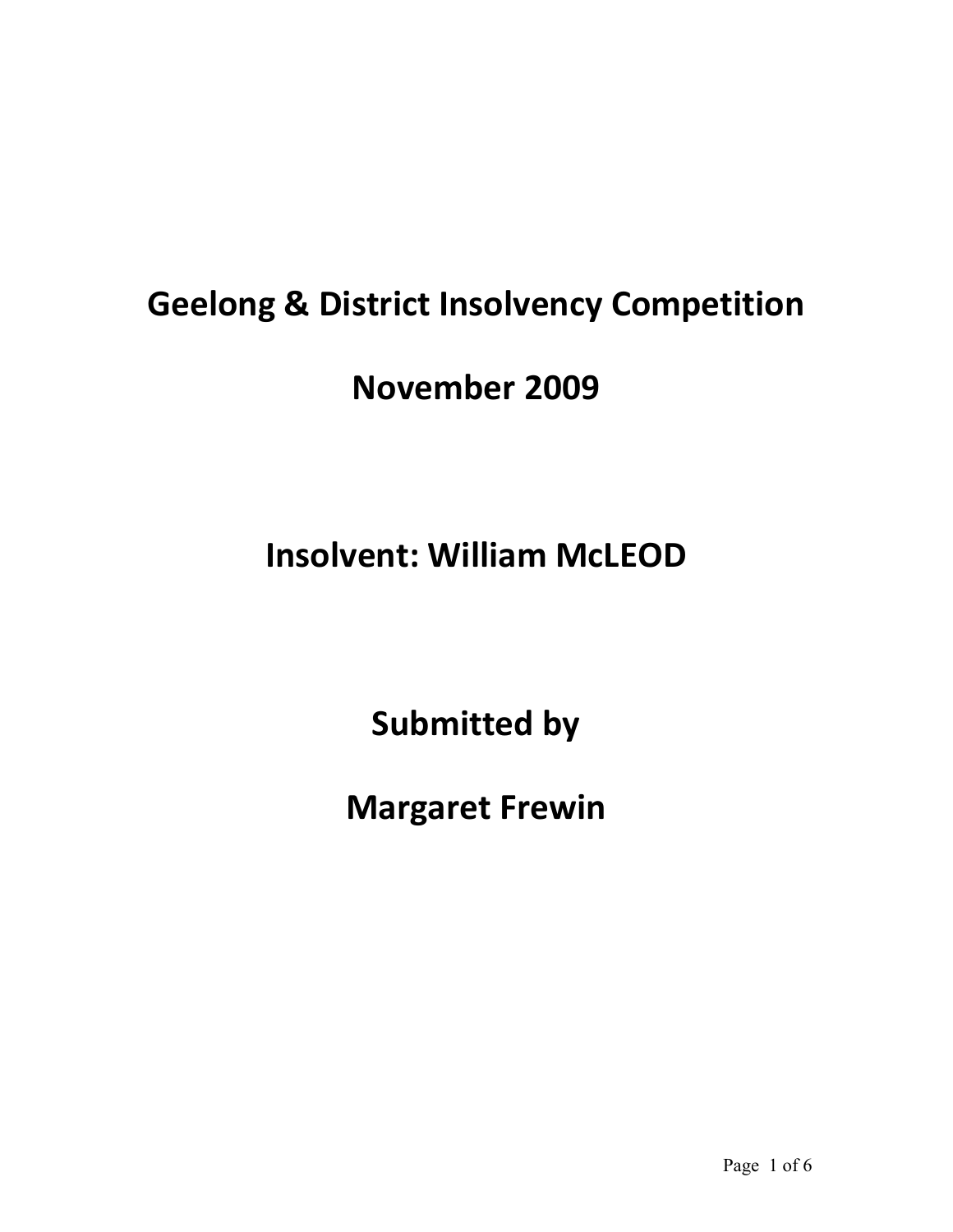#### **THE HUNT FOR "MY" WILLIAM MCLEOD**

#### Marg Frewin

 $\overline{a}$ 

With my own research limping along, life has been a little dull of late. When the Geelong Insolvency records competition came along, I thought why not – let's take up the challenge. How hard is it to research someone you know nothing about without spending any money - especially when you must depend on sources that are available "after hours". I came across the insolvency papers for a William McLEOD which had been filed at 12 o'clock on the  $30<sup>th</sup>$  July 1912.<sup>1</sup> And so, the hunt for "my" William McLEOD began.

A careful reading of the small file revealed the following nuggets. In July 1912, William McLEOD was a station hand, living at Balliang. He was formerly a storekeeper who became insolvent primarily due to a fire at his store in Little River in September 1911. The fire destroyed stock worth £200, and with the consequent loss of his livelihood and inability to collect outstanding trade debts, he was forced to declare himself insolvent the following year. William had liabilities of £92/12/0 and assets of £46/5/9, leaving a deficiency of ₤46/5/9.

The list of creditors shows us the nature of William's business – that of a typical rural general store - with debts incurred for the supply of hardware, chaff, flour, stationary, drapery and groceries. He also made deliveries, as his expenses included upkeep of his delivery cart and horse. His assets at the time of his insolvency included  $£1/5$  in a bank account with the Commercial Bank of Australia Werribee, a set of scales and weights, previously mentioned jinker (on which he still owed money) and some furniture and blinds. Also listed on the inventory but subsequently crossed through was a quantity of timber, iron and wire netting at Little River "partly on the property of Mr G. BALL Snr and part on land adjoining".<sup>2</sup> This nugget was to prove of value as research progressed.

Money owed to William amounted to  $£28/7/2$ . As would be expected, these debts were primarily owed by local people from the Little River, Balliang and Werribee areas, including a farmer, labourer, railway porter, drover and even the local Tennis Club.

Armed with this information, the first plan of attack was to find out about the fire. A search of the *Geelong Advertiser* for September and October produced no result. This was a surprise, but as my research progressed it reinforced my belief that Little River is an area that could be described as a bit of a no man's land. Although considered to be part of Geelong's administrative area in many ways, Little River is closer to Werribee and thus the population identifies itself more closely with Werribee.

<sup>1</sup> Public Record Office Victoria. VPRS 815 Geelong Court of Insolvency papers no 3696, William McLeod 30 July 1912

<sup>&</sup>lt;sup>2</sup> Public Record Office, Victoria. VPRS 815 Geelong Court of Insolvencey papers no. 3696, William McLeod – Debtor's Statement – List E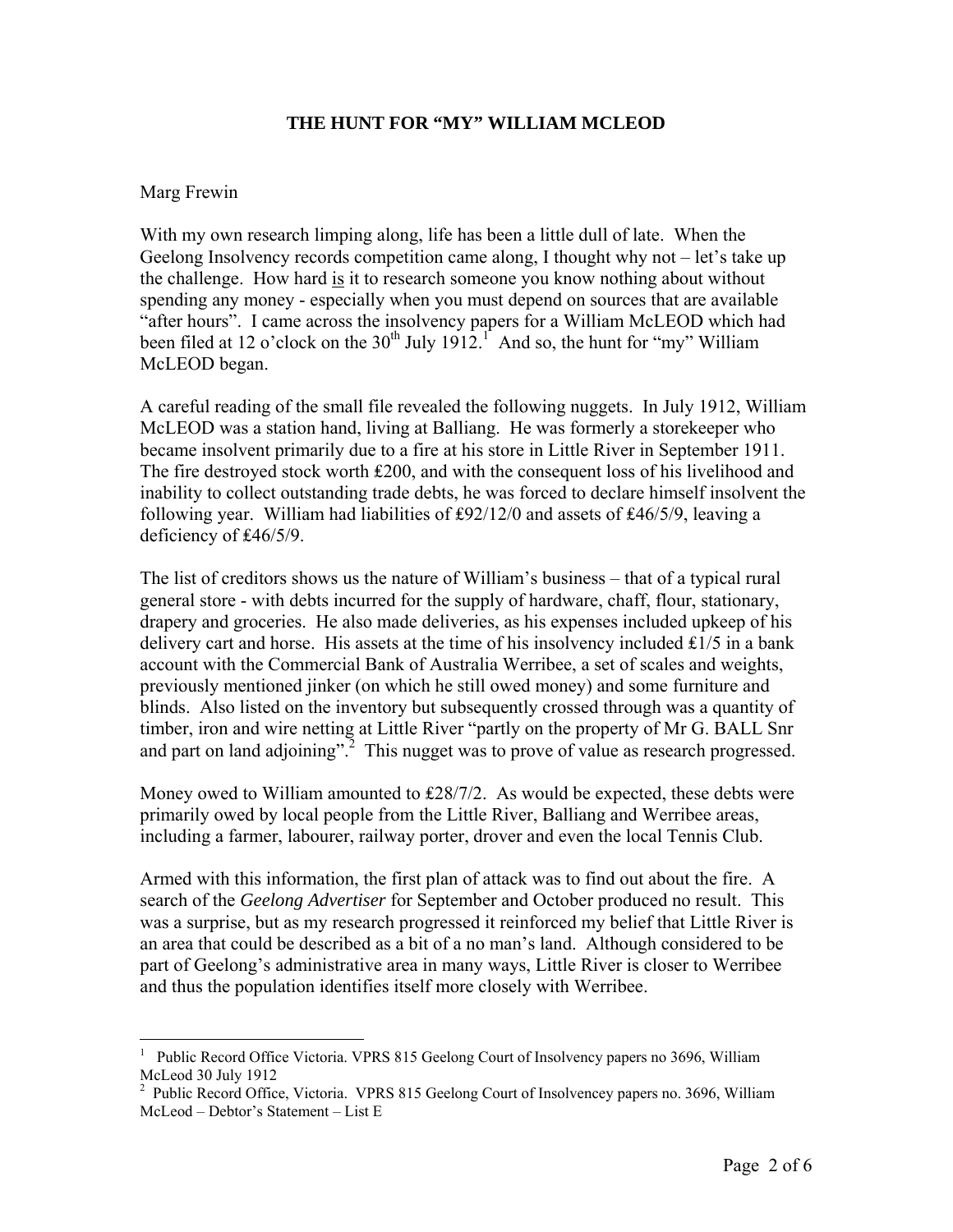Having identified that Werribee had a newspaper during this time period, it was off to the State Library of Victoria to view the *Werribee Shire Banner*. It was here that I found that the fire had occurred on Wednesday  $6<sup>th</sup>$  September 1911. The paragraph reads:

"*At 8.30pm on Wednesday last, a fire occurred at Mr McLeod's general store, Little River. The cause of the outbreak is said to have been caused by the upsetting of a kerosene lamp. The fire started in the shop and had it not been for a number of willing helpers, who happened to be in the vicinity at the time, nothing would have been saved. The furniture was carried out into the yard and water applied to the flames which, were with difficulty, overcome. Mr McLeod is at considerable loss owing to the stock being burnt or otherwise damaged*."<sup>3</sup>

Having located the circumstances surrounding the fire, my next task was to try to locate some more information about William, such as a second name. This would help me to identify "my" William from the numerous other William McLEODS in the records. A listing in Sands & McDougall's Directory for 1912 came to my rescue, with William John McLEOD being listed as residing in Little River.<sup>4</sup> This was confirmed by the 1914 Victorian Electoral Roll, with listings for a William and Matilda McLEOD living in Balliang East. William was listed as a farmer whilst Matilda performed home duties.<sup>5</sup>

From here, it was a short hop across to the Victorian Pioneer Indexes. I located the marriage entry of a William John Thomas MCLEOD to Matilda Jane BALL in 1909.<sup>6</sup> On a roll and working backwards, another quick search revealed the birth entries for both William and Matilda.

William John Thomas McLEOD was born in 1883, possibly at Rupanyip, the eldest child of Neil McLEOD and Agnes (nee NIMMO).<sup>7</sup> Agnes NIMMO was the eldest child of Henry NIMMO and Christina McNICOL, born in 1862 in the Camperdown area.<sup>8</sup> I have been unable to identify Neil McLeod's birth but when he married Agnes in 1882, he listed his place of birth as Ballarat.<sup>9</sup> Neil and Agnes went on to have another 6 children -5 girls and 2 boys in all. William and his sister Margaret Ann (b. 1884) are believed to have been born in Rupanyip, whilst the second daughter Janet Violet May (b. 1886) was born in Minyip. Sometime between Janet's birth in 1886 and the arrival of Agnes Ada in 1888, the family moved to the Geelong area. It was here that the remaining three children – George James Arthur Neil (b. 1889), Elizabeth Flora Elinor (b. 1891) and Leod Hilda Ruby (b. 1893) were born.

 $\overline{a}$ 

<sup>&</sup>lt;sup>3</sup> *Werribee Shire Banner*, Thursday 14 September 1911, p. 2.<br><sup>4</sup> *Sands & McDougall Melbourne Directory1912*, p. 862<br><sup>5</sup> *Victorian Electoral Roll 1914. Corio Division, Wyndham Subdivison.* 

<sup>6</sup> Registrar of Births, Deaths And Marriages *Victorian Edwardian Index* - *Marriages*. Certificate no. 2778 of 1909

<sup>7</sup> Registrar of Births, Deaths And Marriages *Victorian Pioneer Index - Births.* Certificate no. 5011 of 1883. 8

Registrar of Births, Deaths And Marriages *Victorian Pioneer Index – Births*. Certificate no. 6985 of 1862 9

Registrar of Births, Deaths And Marriages *Victorian Pioneer Index – Marriages*. Certificate no. 777 of 1882.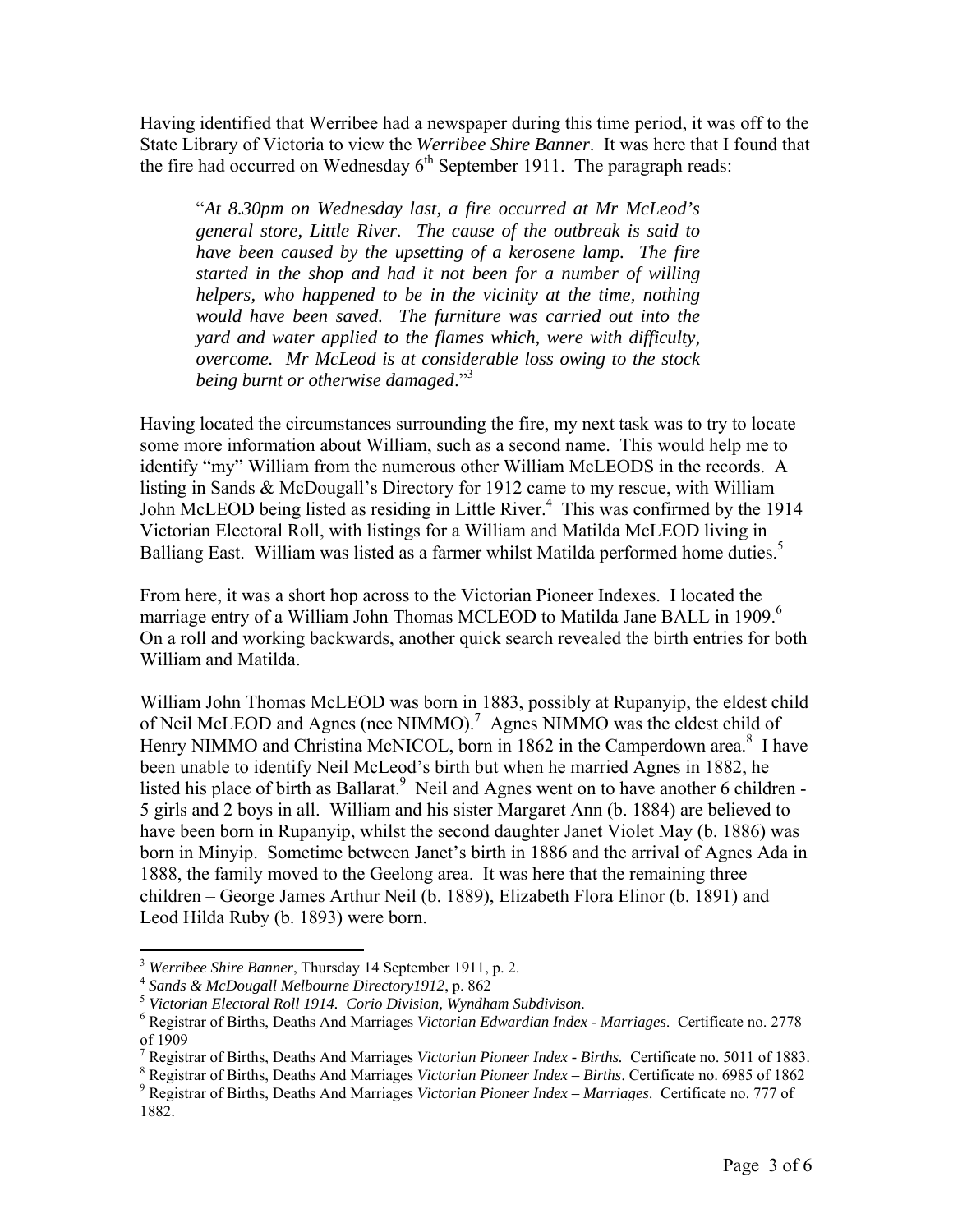Matilda Jane BALL was born in Little River in 1878 to George and Susan BALL (nee WEST).<sup>10</sup> George BALL and Susan WEST were married in  $1870$  <sup>11</sup>, with both recorded as being born in Somerset. George and Susan had a family of 5 children, all born in Little River (Thomas 1871; George 1873; Emma Frances 1875; Matilda Jane 1878; and John William 1881).

On the route between Geelong and Melbourne, Little River was established around 1840 on the banks of the Little River. By 1910, Little River had become a small agricultural township. According to the Victorian Municipal Directory of that year, <sup>12</sup> it had a population of 125 and consisted of a post office, telegraph station, hotel, state and denominational schools, a bank and four churches. It was considered to be a good farming district and a favourite resort for sportsmen.

Working forwards again, I tried to piece together information on when William may have established his shop. It was here that my frustrations began. The 1909 Victorian Electoral Roll  $^{13}$  has the following listing:

*McLeod, William, Little River in Wyndham Shire, Storeman, Male McLeod, Matilda, Little River in Wyndham Shire, Home duties, Female* 

However, on consulting the 1909 Sands & McDougall directory <sup>14</sup> there is no listing for William MCLEOD in Little River. T. CARROLL is listed as Butcher, Baker and Storekeeper, whilst Alf COMBEN is also listed as having a store. William is not listed in the 1910 and 1911 directories either. We do know that William and Matilda were living in the area, as their first child Roy William George was born there in  $1910$ <sup>15</sup>

By 1911, as we now know, William and Matilda had suffered the destruction of their livelihood and were made insolvent in 1912. Their reduced circumstances must have led to embarrassment, as their misfortune was broadcast to all and sundry via the press of the day. As was typical of the time, William's insolvency was listed in *The Argus* only 1 day after his papers were filed.<sup>16</sup> The year was not a complete disaster however, as their second son Thomas Hector Neil McLEOD was born and registered in Geelong.<sup>17</sup>

1

<sup>10</sup> Registrar of Births, Deaths And Marriages *Victorian Pioneer Index – Births*. Certificate no. 17167 of 1878.

<sup>11</sup> Registrar of Births, Deaths And Marriages *Victorian Pioneer Index – Marriages*. Certificate no. 1126 of 1870.<br><sup>12</sup> Victorian Municipal Directory 1910. p. 630.

<sup>&</sup>lt;sup>13</sup> Victorian Electoral Roll 1909. Corio Divison, Wyndham Sub-Division.<br><sup>14</sup> Sands & McDougall Melbourne Directory 1909. p. 862<br><sup>15</sup> Registrar of Births, Deaths And Marriages Victorian Pioneer Index –Births. Certificate 1910.<br><sup>16</sup> *The Argus.* Wednesday 31 July 1912. p. 13

<sup>&</sup>lt;sup>17</sup> Registrar of Births, Deaths And Marriages. *Victorian Edwardian Index – Births.* Certificate no. 20637 of 1912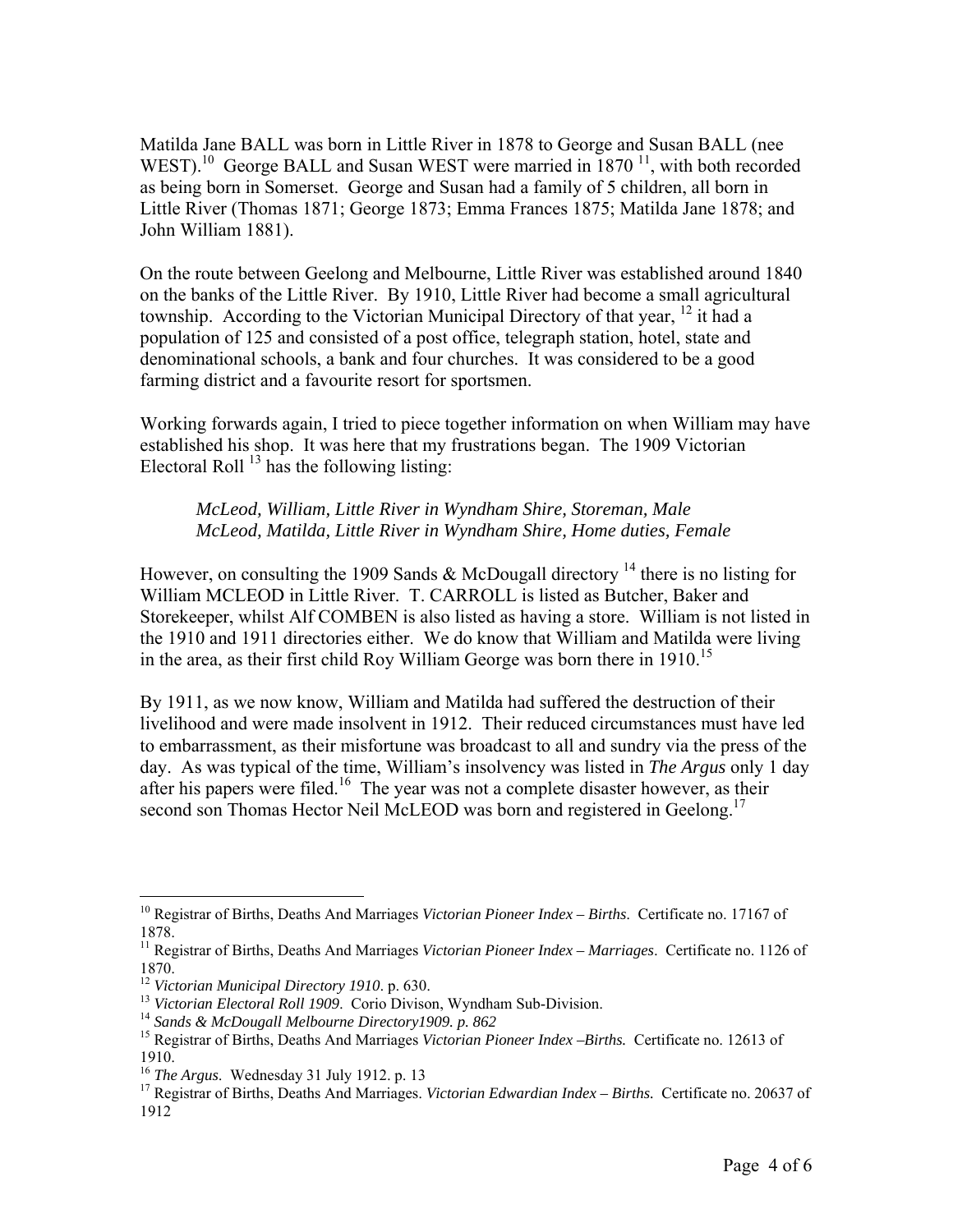The family remained in the district as evidenced by the 1914 Electoral Roll. The Roll has Matilda and William living in Balliang East, with William listed as a farmer. In 1916, James Leslie John McLEOD was added to the growing family.<sup>18</sup>

The call to become a shopkeeper must have been strong within William. Sometime between 1917 and the birth of his third child, the family had moved to Melbourne. Norman Stanley Ronald McLEOD was born in Essendon in 1919<sup>19</sup> and the Victorian Electoral Roll of the same year has the family living at 25 Wilson Street, Moonee Ponds with William's occupation listed as grocer. $20$ 

On 28th April 1920, George BALL, Matilda's father, colonist of 68 years and long term member of the Little River community passed away at his residence, 'Riverdale'. His wife, Susan BALL had passed away 3 years previously, on the  $15<sup>th</sup>$  December 1917.<sup>21</sup> In 1921, Matilda and William were still living in Moonee Ponds when Matilda placed an In Memoriam notice in *The Argus*. 22

Between 1922 and 1924, the family moved back to the Little River district, with the Victorian Electoral Roll once again listing William as a farmer and Matilda as home duties, residing in Balliang East.<sup>23</sup> William must have taken to farming, for in 1930 he was awarded third place in the Barley Section of the Balliang East Fallow and Crop Competition. $24$ .

From the 1930's onwards, the family's movements become very confusing. In the 1931 Corio Division Electoral Roll, William is listed as residing at Balliang but there is no listing for Matilda. Thanks to the *Ancestry.com* website, I picked them up again with the following listing in the 1931 roll for the Flinders Division, Frankston Sub-Division:

*McLeod, Matilda Jane, Pearcedale, Home duties McLeod, William John, Pearcedale, Farmer McLeod, Roy William George, Pearcedale, Farmer.* 

Presumably, William is listed twice because they still owned or rented land at Little River. I can't explain why the family moved to farm at Pearcedale however they lived there for several years. Once again mysteries present. William appears as a farmer in Pearcedale on the Electoral Rolls from 1931 until at least the mid 1940's and then appears on the 1949 Roll for Echuca as a labourer<sup>25</sup> Matilda, meanwhile goes "missing".

 $\overline{a}$ 

<sup>18</sup> Registrar of Births, Deaths And Marriages. *Victorian Great War Index – Births*. Certificate no. 12171 of 1916.

<sup>19</sup> Registrar of Births, Deaths And Marriages. *Victorian Great War Index – Births.* Certificate no. 18878 of

<sup>1919.&</sup>lt;br><sup>20</sup> Victorian Electoral Roll 1919. Maribyrnong Division. Moonee Ponds Sub-Division.

<sup>&</sup>lt;sup>21</sup> Registrar of Births, Deaths And Marriages. *Victorian Great War Index – Deaths.* Certificate no. 14435 of 1917.<br><sup>22</sup> The Argus. Thursday 28 April 1921, p. 1.

<sup>&</sup>lt;sup>23</sup> Victorian Electoral Roll 1924. Corio Division. Wyndham Sub-District.<br><sup>24</sup> The Argus. 25 March 1930. p. 18<br><sup>25</sup> Victorian Electoral Roll 1949. Mallee Division. Echuca Sub-Division